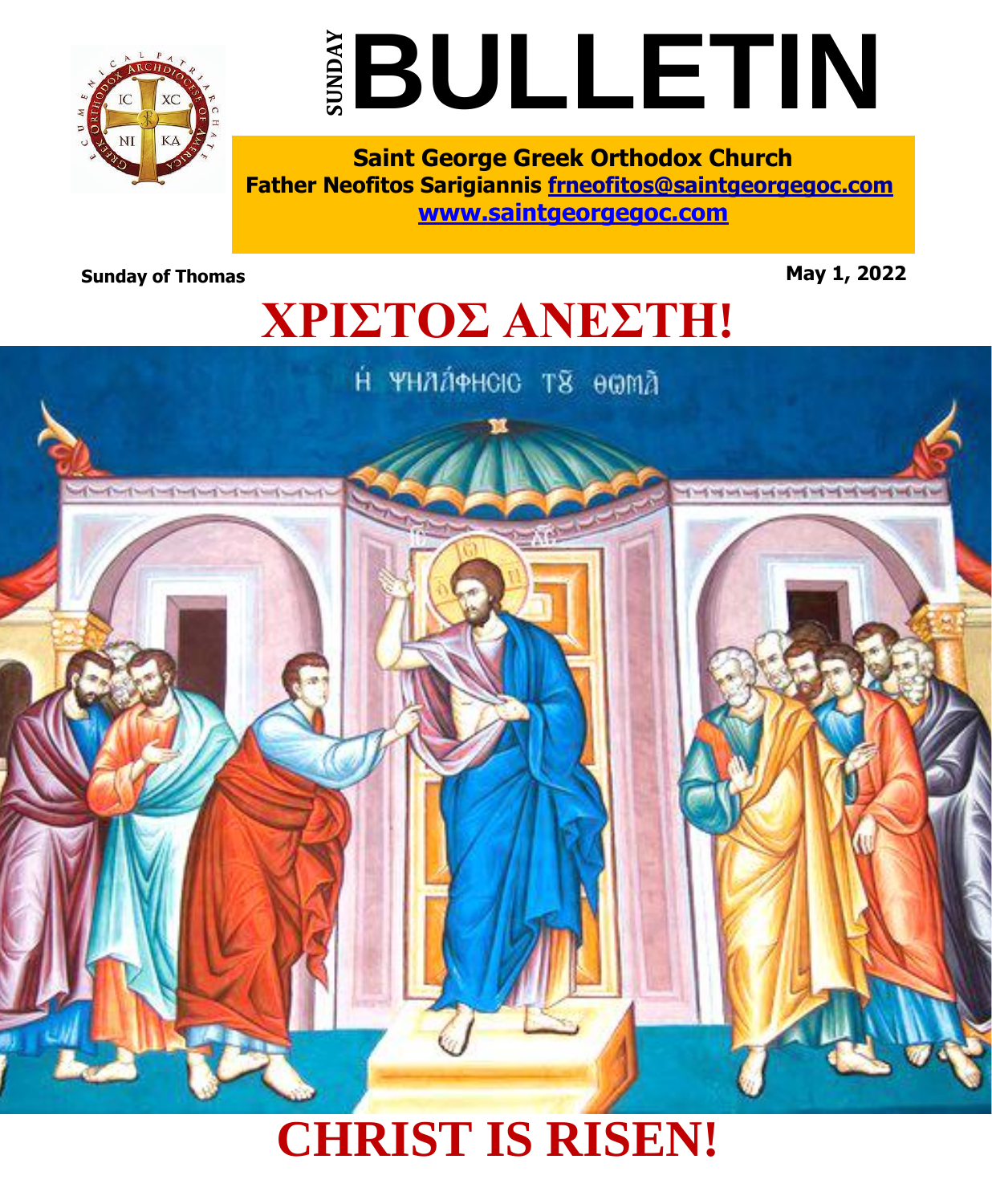**Welcome to St. George Greek Orthodox Church**

#### **Ἀπολυτίκιον Ἀναστάσιμον**

Χριστὸς ἀνέστη ἐκ νεκρῶν, θανάτῳ θάνατον πατήσας, καὶ τοῖς ἐν τοῖς μνήμασι, ζωὴν χαρισάμενος.

Ἐσφραγισμένου τοῦ μνήματος, ἡ Ζωὴ ἐκ τάφου ἀνέτειλας Χριστὲ ὁ Θεός, καὶ τῶν θυρῶν κεκλεισμένων, τοῖς Μαθηταῖς ἐπέστης, ἡ πάντων ἀνάστασις· Πνεῦμα εὐθὲς δι' αὐτῶν ἐγκαινίζων ἡμῖν, κατὰ τὸ μέγα σου ἔλεος.

#### **Κοντάκιον**

Εἰ καὶ ἐν τάφω κατῆλθες Ἀθάνατε, ἀλλὰ τοῦ ἄδου καθεῖλες τὴν δύναμιν· καὶ ἀνέστης ὡς νικητής, Χριστὲ ὁ Θεός, γυναιξὶ Μυροφόροις φθεγξάμενος, Χαίρετε, καὶ τοῖς σοῖς Ἀποστόλοις εἰρήνην δωρούμενος, ὁ τοῖς πεσοῦσι παρέχων ἀνάστασιν.

#### **Resurrectional Apolytikion**

Christ is risen from the dead, by death trampling down upon death, and to those in the tombs He has granted life.

O Life, You rose from the sepulcher, even though the tomb was secured with a seal, O Christ God. Then, although the doors were shut, You came to Your Disciples, O Resurrection of all. Through them You renew a right spirit in us, according to Your great mercy.

#### **Kontakion**

Though You went down into the tomb, O Immortal One, yet You brought down the dominion of Hades; and You rose as the victor, O Christ our God; and You called out "Rejoice" to the Myrrh-bearing women, and gave peace to Your Apostles, O Lord who to the fallen grant resurrection.

#### **Epistle Readings Acts 5:12-20**

Ἐν ταῖς ἡμέραις ἐκείναις, διὰ τῶν χειρῶν τῶν ἀποστόλων ἐγίνετο σημεῖα καὶ τέρατα ἐν τῷ λαῶ πολλὰ · (καὶ ἦσαν ὁμοθυμαδὸν ἄπαντες ἐν τῆ Στοᾶ Σολομῶντος. Τῶν δὲ λοιπῶν οὐδεὶς ἐτόλμα κολλᾶσθαι αὐτοῖς͵ ἀλλ' ἐμεγάλυνεν αὐτοὺς ὁ λαός· μᾶλλον δὲ προσετίθεντο πιστεύοντες τῷ Κυρίῳ πλήθη ἀνδρῶν τε καὶ γυναικῶν· ὥστε κατὰ τὰς πλατείας ἐκφέρειν τοὺς ἀσθενεῖς καὶ τιθέναι ἐπὶ κλινῶν καὶ κραβάττων͵ ἵνα ἐρχομένου Πέτρου κἂν ἡ σκιὰ έπισκιάση τινὶ αὐτῶν. Συνήρχετο δὲ καὶ τὸ πλῆθος τῶν πέριξ πόλεων Ἰερουσαλήμ φέροντες ἀσθενεῖς καὶ ὀχλουμένους ὑπὸ πνευμάτων ἀκαθάρτων͵ οἵτινες ἐθεραπεύοντο ἅπαντες. Ἀναστὰς δὲ ὁ ἀρχιερεὺς καὶ πάντες οἱ σὺν αὐτῷ͵ ἡ οὖσα αἵρεσις τῶν Σαδδουκαίων͵ ἐπλήσθησαν ζήλου καὶ ἐπέβαλον τὰς χεῖρας ἐπὶ τοὺς ἀποστόλους καὶ ἔθεντο αὐτοὺς ἐν τηρήσει δημοσίᾳ. Ἄγγελος δὲ Κυρίου διὰ νυκτὸς ἤνοιξε τὰς θύρας τῆς φυλακῆς ἐξαγαγών τε αὐτοὺς εἶπε· Πορεύεσθε καὶ σταθέντες λαλεῖτε ἐν τῷ ἱερῷ τῷ λαῷ πάντα τὰ ῥήματα τῆς ζωῆς ταύτης.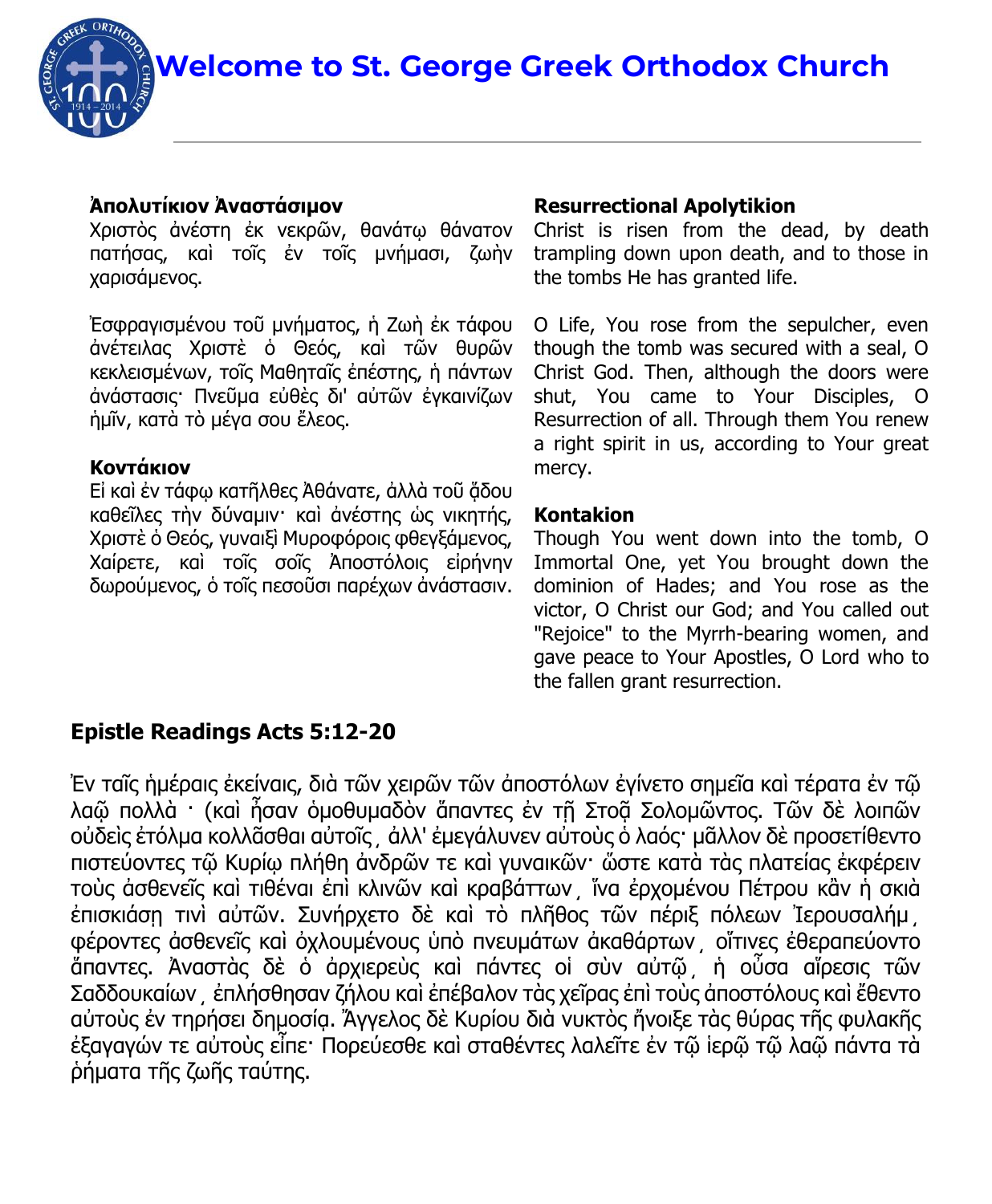

In those days, many signs and wonders were done among the people by the hands of the apostles. And they were all together in Solomon's Portico. None of the rest dared join them, but the peopleheld them in high honor. And more than ever believers were added to the Lord, multitudes both of men and women, so that they even carried out the sick into the streets, and laid them on beds and pallets, that as Peter came by at least his shadow might fall on some of them. The people also gathered from the towns around Jerusalem, bringing the sick and those afflicted with unclean spirits, and they were all healed. But the high priest rose up and all who were with him, that is, the party of the Sadducees, and filled with jealousy they arrested the apostles and put them in the common prison. But at night an angel of the Lord opened the prison doors and brought them out and said, "Go and stand in the temple and speak to the people all the words of this Life."

### **Gospel Readings John 20:19-31**

On the evening of that day, the first day of the week, the doors being shut where the disciples were for fear of the Jews, Jesus came and stood among them and said to them: "Peace be with you." When He had said this, He showed them His hands and His side. Then the disciples were glad when they saw the Lord. Jesus said to them again, "Peace be with you. As the Father has sent me, even so I send you." And when He had said this, He breathed on them, and said to them: "Receive the Holy Spirit. If you forgive the sins of any, they are forgiven; if you retain the sins of any, they are retained." Now Thomas, one of the twelve, called the Twin, was not with them when Jesus came. So the other disciples told him: "We have seen the Lord." But he said to them: "Unless I see in His hands the print of the nails, and place my finger in the mark of the nails, and place my hand in His side, I will not believe." Eight days later, His disciples were again in the house, and Thomas was with them. The doors were shut, but Jesus came and stood among them, and said: "Peace be with you." Then He said to Thomas, "Put your finger here, and see my hands; and put out your hand, and place it in my side; do not be faithless, but believing." Thomas answered Him, "My Lord and my God!" Jesus said to Him: "Have you believed because you have seen me? Blessed are those who have not seen and yet believe." Now Jesus did many other signs in the presence of the disciples, which are not written in this book; but these are written that you may believe that Jesus is the Christ, the Son of God, and that believing you may have life in His name.